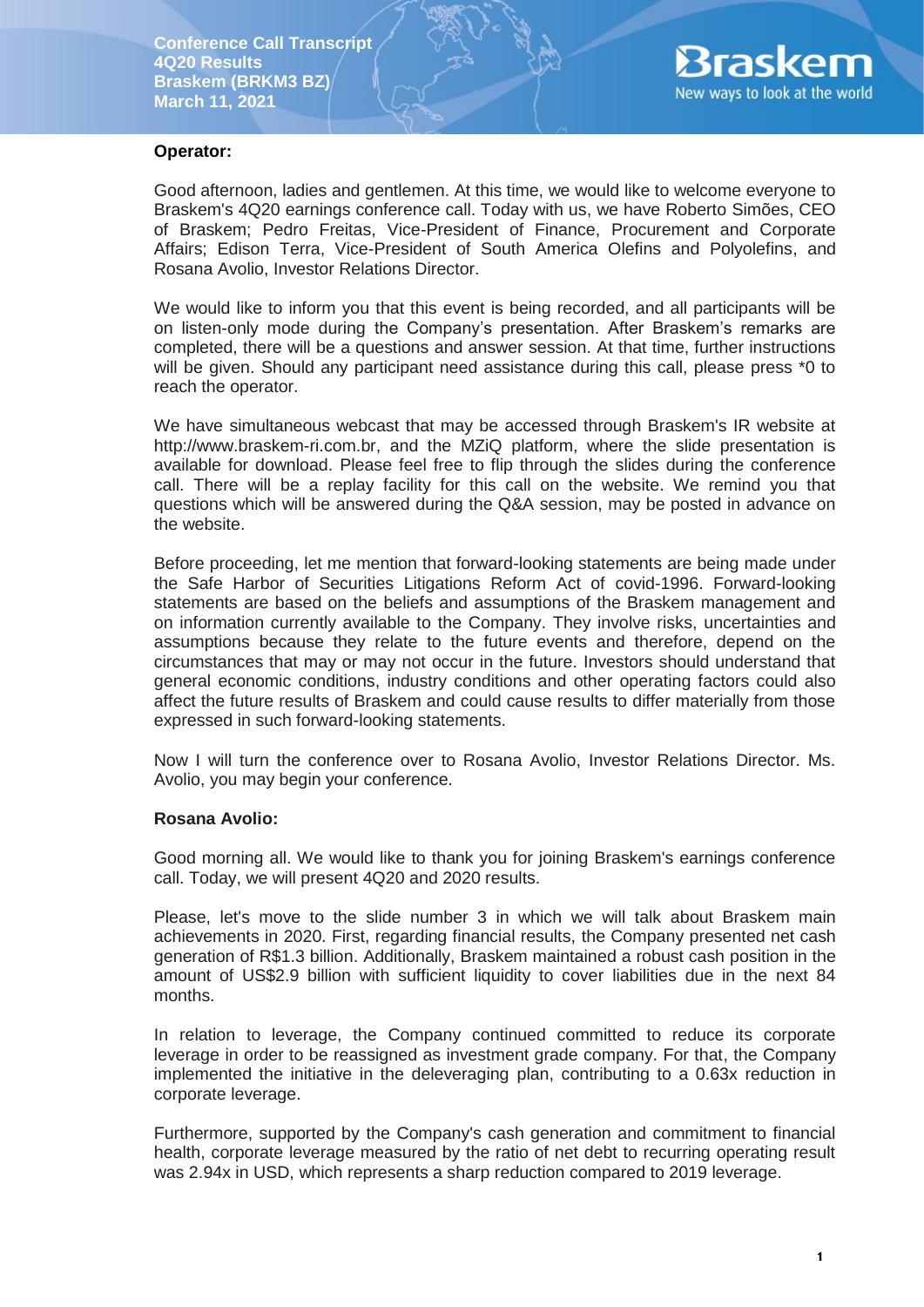

Regarding the geological phenomenon in Alagoas, one of the Company's priority in 2020, Braskem executed agreements for the compensation of residents, social and environmental remediation and reparation for workers and after the approval of those agreements by the court, the public interest civil actions filed against Braskem were terminated.

Another highlight about the geological phenomenon in Alagoas was the conclusion of the expert and independent technical studies contracted by the Company from international recognized entities for the evaluation of potential impacts in the surface of the region. In the operational front, the Company announced a resumption of chlor-alkali plant in Alagoas, which allows the Company to resume production of PVC and caustic soda with an integrated business model.

Moving to ESG positioning, and in line with the Company's focus on sustainable development since its creation in 2002, Braskem decides to expand its effort to achieve the goals associated with combating climate change and eliminating plastic waste.

In terms of combating climate change, the Company's goal is to reach carbon neutrality by 2050, while also reducing its greenhouse gases emissions by 15% by 2030. Regarding eliminating plastic waste, Braskem will work to expand its I'm green portfolio to include by 2025, 300 kt of thermoplastic resins and chemical products with recycling content and by 2030, 1 million tons of these products.

Moving to the next slide. On slide number 4, we will present the main measures taken by the Company in response to covid. Due to the spread of covid, a series of measures were adopted to minimize the pandemic's impacts on the Company's value chain, in production sales, as well as on the safety and health of the team members.

With the objective of support and cooperate with the value chain, Braskem made donations in the amount of around R\$10.6 million, including hospital materials, protective items, tests, hygiene kits and more. Additionally, in order to support its customers, Braskem granted a credit line of R\$1 billion to support mainly small and mid-sized companies in the chain.

In the operations and sales front, the Company reduced its utilization rates and sales in Brazil and in the US in the 2Q20, and then after demand recovered as from 3Q20, the Company presented record high sales in Brazil in line with the strategy to prioritize the Brazilian market.

Regarding safety, which is a non-negotiable value for the Company, Braskem adopted the following measures. Smaller teams for production and locking in the US, remote work for team members who work in their offices and medical support for team members with suspected or confirmed covid cases.

Moving to slide number 5, we will comment on consolidated 4Q20 and 2020 highlights. In the 4Q20, the Company's recurring operating result was US\$833 million, 22% higher than 3Q20 and explained mainly by the better spreads for resins and main chemicals in Brazil, PP in the United States and PE in Mexico.

In 2020, recurring operating result was US\$2,082 million, 38% higher than 2019 and explained mainly by the better spreads for resins in Brazil, PP in Europe and PE Mexico and also higher rising sales volumes in Brazil.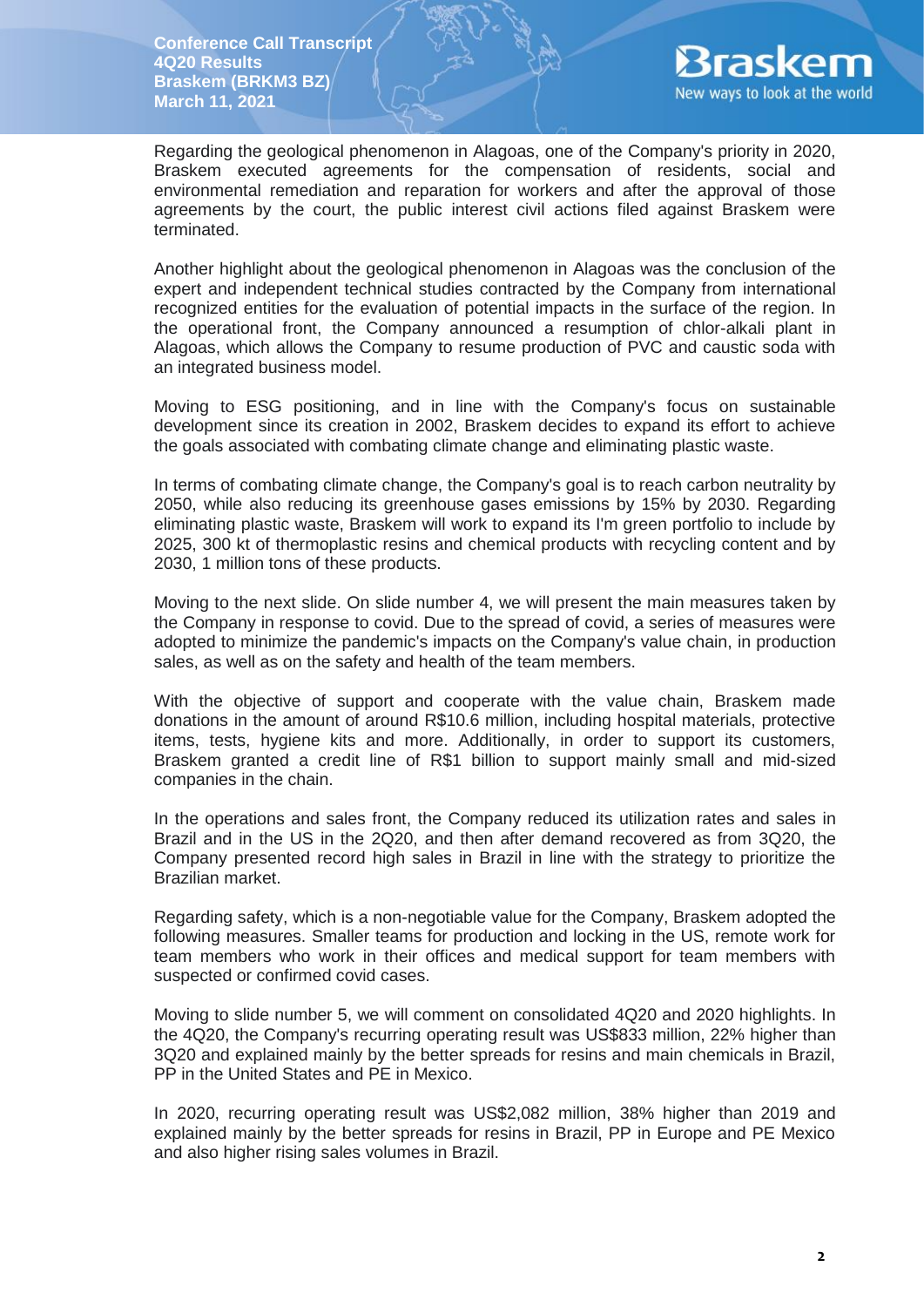

Moving to the next slide. On slide number 6, we will present the main highlights of Brazil's operations. In 2020, the utilization rate was 4 percentile points lower than 2019, mainly to the temporary drop in demand and to the destocking trend in the petrochemical complex production change in 2020 caused by the pandemic. This effect was partially offset by the normalization of individual operations as from 3Q20.

In the Brazilian market, resin sales increased in relation to 2019 due to the stronger resin demand in Brazil, to the Company's strategy to focus on serving the Brazilian market and also to the inventory rebuilding trend in the chain due to the acceleration in economic activity. Given that, Brazil's recurring operating result was US\$1,641 million, 73% higher than 2019, representing 72% of the Company's consolidated recurring operating results.

In the next slide, we will provide an update on geological event in Alagoas. In this slide, we will talk about the latest update regarding the National Mining Agency official letter. In February, the Company informed the market that the National Mining Agency in Brazil has accepted a reconsideration request made by the Company requesting that the agency will consider its order directing the implementation of additional measures for the mine closure plan proposed by the Company.

As disclosed in November, such additional measures would have on a cost amount of around R\$3 million if implemented. Additionally, the agency decision maintains in place the implementation of the measures complicated in the mine closure plan originally proposed by the Company. Lastly, considering that the mine closure plan is a dynamic process with complex execution, the agency will continue to oversight the results of the measures that have been taken by the Company and further evaluations, requirements and provisions may be necessary in the future.

Moving to the next slide. In this slide, we will talk about the financial impact of the geologic event in Alagoas. In the chart on the left of the slide, we present the disbursement schedule. Braskem estimates that expenses related to the case of Alagoas will be incurred over the next five years in the total amount of R\$9.2 billion, of which R\$4.4 billion we expect to be disbursed this year.

And then in the right chart of the slide, we present how the Company intends to fund the disbursement amount for 2021. The Company has already set aside R\$1.3 billion in a specific bank account to support the residents program of the Company. That is also a R\$1 billion that the Company expects this year to monetize related to tax credit of PIS/COFINS in Brazil, and also, we have US\$300 million related to general liability insurance that the Company is currently in talks with insurance companies.

Moving to the next slide. In this slide, we will talk about the return of the chlor-alkali production in Alagoas and the benefit of operating the vinyl business in our new integrated business model. In February, the Company announced the restarting of chlor-alkali production at its units in Alagoas, which had been shut down since May 2019.

To restart the plant, Braskem concluded the project to produce brine as feedstock made from imported salt, which allowed the Company to resume production of PVC and caustic soda with an integrated model. In terms of spreads, for 2021, the integrated business model improved the spread by around US\$200 per ton, impacting in a positive way the profitability of the vinyl segment.

Moving to the next slide. In the United States, the average capacity utilization rate of our PP plants increased in relation to 2019 explained by the normalization of operations as from 3Q20, which offset the temporary slowdown in the 2Q20.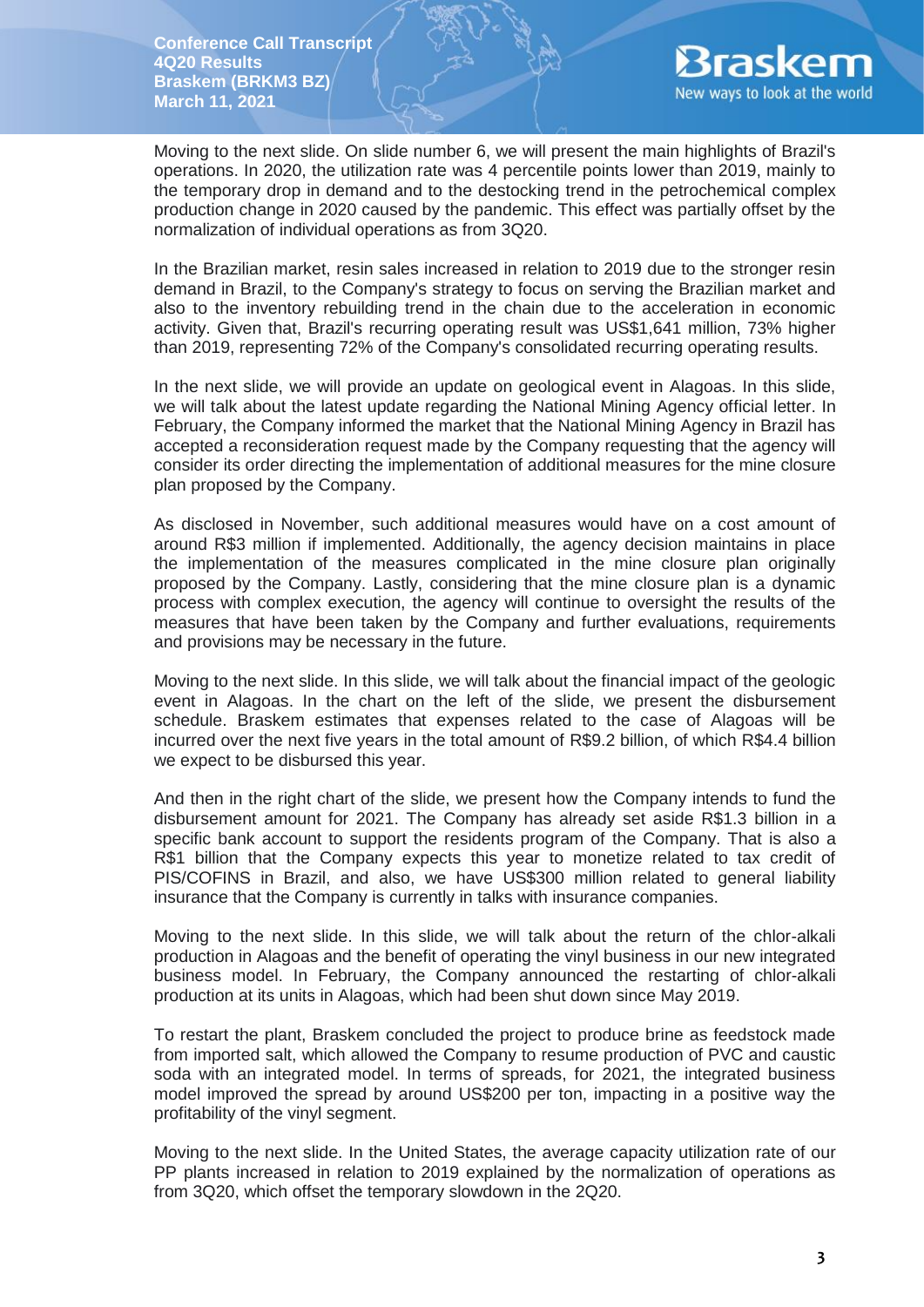

In Europe, the capacity utilization rate also increased explained by the operational adjustments in 2019. PP sales increased 2% from 2019 due to the higher supply of finished products in the United States and also in Europe. Considering that, recurring operating results in the United States and Europe was US\$352 million, 7% lower than 2019 and representing 15% of the Company's consolidated recurring operating results.

In the next slide, we will talk about the main highlight of Mexico's operation. In Mexico, the average capacity utilization rate of our PE plants decreased 2 percentile points in relation to 2019 explained by the shutdown of the complex in December due to an interruption of natural gas transportation by the Mexican government agency that is responsible for the natural gas pipeline and transportation system in the region. In 2020, Braskem Idesa imported an average of 6,400 barrels per day of ethane from the United States to complement the supply of ethane from Pemex, which corresponded to 10% of the capacity utilization rate of PE, which ended the year at 74%.

In December 2020, Braskem Idesa completed an expansion of the Fast Track operation, which currently has an expected capacity of 20,000 barrels per day of ethane or about 30% of the total ethane requirement of the petrochemical complex. Polyethylene sales in Mexico increased by 4% when compared to 2019 due to the higher supply of finished products available for sale. Mexico's recurring operating result was US\$283 million, 22% lower than 2019 and representing 12% of the Company's consolidated segment results.

In the next slide, we will provide an update on Braskem Idesa operation. In this slide, we will talk about the last update regarding Braskem Idesa operation. In March, the Company informed the market that Braskem Idesa has signed with PEMEX and Cenagas the following documents to enable Braskem Idesa continued operation: a memorandum of an understanding with PEMEX setting out respective understandings for the discussion of potential amendments to the ethane supply agreement and for the development of an ethane import terminal subject to negotiation, entering into definitive documentation, approvals of Braskem Idesa shareholders and creditors and with reservations of rights; and an agreement for natural gas transportation service with Cenagas with a term of 15 years, such term conditioned upon the execution of the definitive documentation that I mentioned before.

With the execution of those documents by Braskem Idesa, Braskem Idesa immediately start to receive the service of natural gas transportation, which had been terminated in December 2020. Additionally, the ethane supply contract between Braskem Idesa and PEMEX remains in full force. At the time, Braskem Idesa cannot predict the outcome of the discussions with PEMEX, its shareholders and creditors.

Moving to the next slide, where we will talk about free cash flow generation. In 2020, we had a positive free cash flow generation of R\$1,276 million mainly explained by the strong operating results of the Company, the monetization of PIS/COFINS credit of R\$1,786 million and the reduction in estimated investments by 23%. Those impacts were partially offset by the impact of working capital on cash flow in the 1H20, which explained by the cash consumption due to the shift in the feedstock profile with lower volumes of naphtha being imported.

Moving to the next slide, we will talk about debt profile. In the end of December, the average debt term was around 19 years with around 50% of the total debt due after 2030. Also considering its cash position, the Company has sufficient liquidity to cover debt maturities in the next 84 months.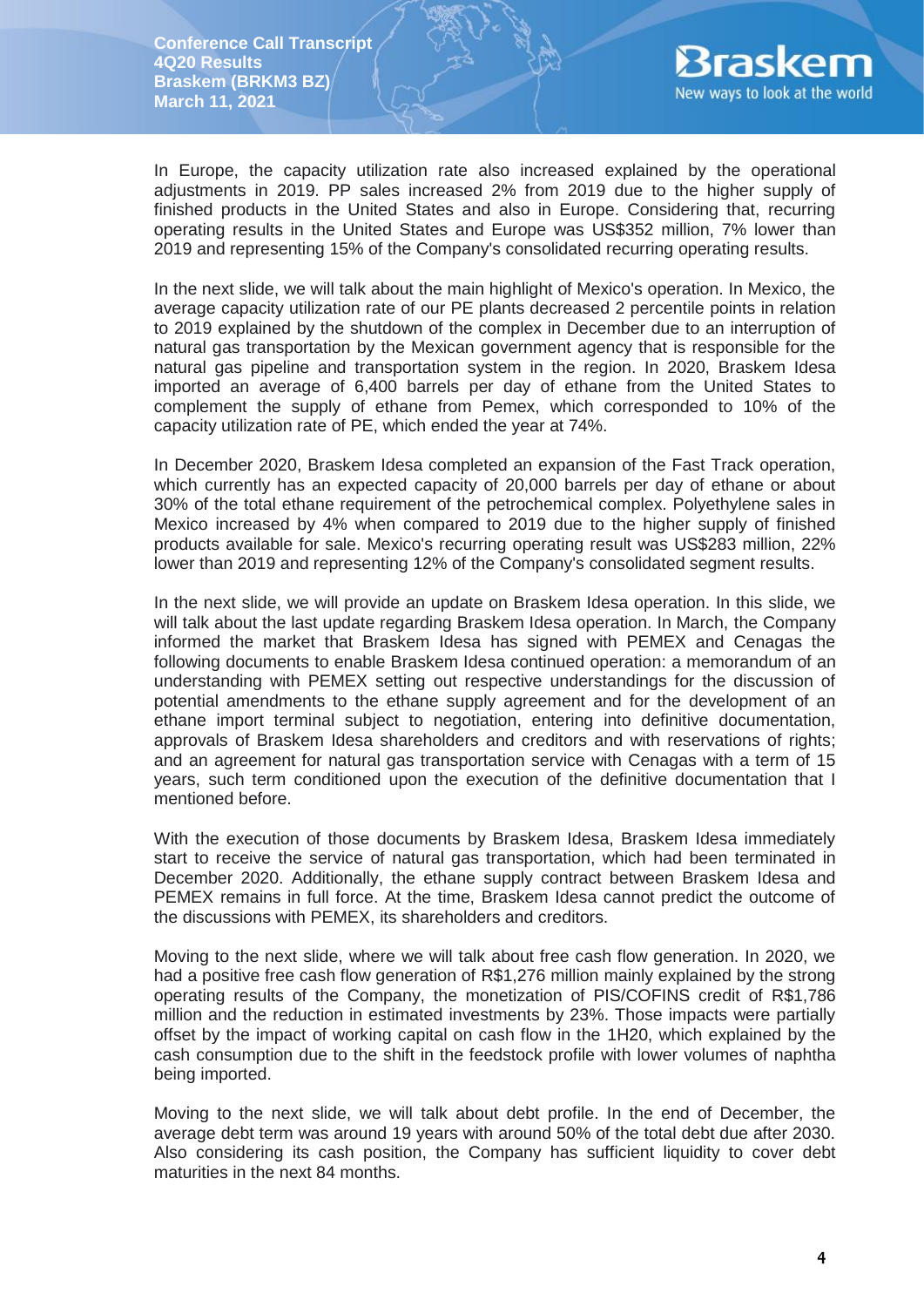

Let's move to the next slide, which we will talk about corporate leverage and deleveraging plan. Corporate leverage measured by the ratio of net debt to recurring operating result in USD stood at 2.94x in the end of 2020. This ratio represents a significant reduction in the Company's corporate leverage, which has ended 2019 at 4.71x.

During 2020, Braskem implemented measures to reduce corporate leverage in order to be reassigned as an investment grade company. Since the end of the 2Q of 2020, the Company has reduced significantly its corporate leverage going from 7.11x to the end of the year at 2.94x. In 2020, the Company made progress on the initiatives of its deleverage plan and ended the year with the following achievements. Issue of hybrid bond in July 2020 in the amount of US\$600 million treated as 50% equity by Standard & Poor's and Fitch Ratings, reduction of investments from US\$721 million to around US\$555 million in 2020, below the target of US\$600 million, reduction of around 9% in fixed costs from 2019, near the target of ending 2020 with a reduction of 10% and then monetization of around R\$1.8 billion in PIS/COFINS credits in the year.

Moving to the next slide, we started talking about our ESG highlight. In alignment with its strategy to expand the use of clean energy and its industrial operations, Braskem has signed an agreement to purchase renewable energy from Casa dos Ventos, one of Brazil's pioneer and largest investors in the development of projects in this industry.

The agreement contributes to the feasibility of the construction of a new wind farm by Casa dos Ventos in Rio Grande do Norte state, which will ensure the supply of energy to Braskem for the next 20 years. In addition to energy purchase, Braskem will have the option to acquire an equity interest in the wind farms, which would enable a selfproduction model by the Company. Regarding our carbon neutrality goal, this new agreement with Casa dos Ventos will have the Company to reduce CO2 emissions.

Let's move to the next slide, where we will talk about the expansion of our biopolymers business. In February, the Company informed the market that it's launching the project at the Triunfo Petrochemical Complex in Rio Grande do Sul state to expand its current production capacity of green ethylene using feedstock made from sugarcane to produce green polyethylene, which have a negative carbon footprint. With an estimated investment of US\$61 million, the expectation is to add 60 kt per year of green ethylene production by the end of 2022. Regarding our carbon neutrality goal, this project could help Braskem offset its CO2 emissions.

Let's move to the next slide. Braskem and Danish-based company announced in late 2020 the first production of MEG on a demonstration scale. This unit started up in 2019 to demonstrate the breakthrough technology that transforms sugar into renewable MEG. MEG is a raw material for making PET, which has several applications and is an essential input in sectors such as packaging, especially beverage bottles. Regarding our carbon neutrality goal, similar to the green ethylene, this project helps Braskem to offset its CO2 emissions.

In the next slide, we will present an important partnership between Braskem and the University of Illinois, Chicago. Braskem joined forces with the University of Illinois, Chicago to research a route for developing ethylene using a technology that captures and uses CO2. The project is in the initial development stage and Braskem will contribute with its know-how in marketing feedstock and producing polymers to scale the technology.

This disruptive technology of the University in partnership with Braskem has global potential for industrial applications by connecting the production of polymers to capture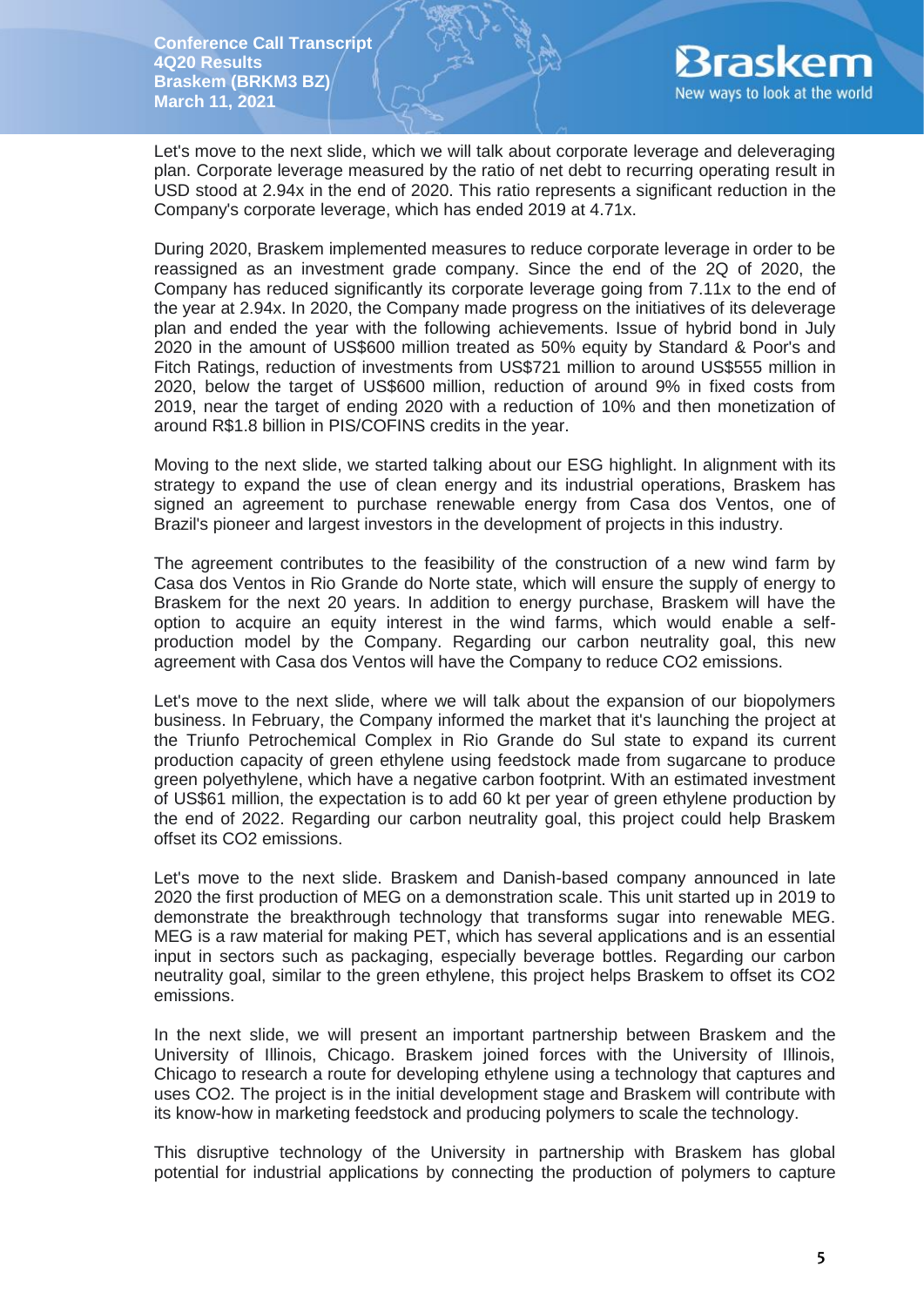

and convert of CO2. Regarding our carbon neutrality goal, this project is related to capture and use of CO2.

In the next slide, we will talk about petrochemical scenario in 2021. According to the most recent projections by external consulting firms, the expectation is for healthy polyethylene and PVC spreads in 2021. In the case of PE, in 2021, it is expected the spreads of PE to be better since 2017, reaching upcycle levels, mainly to the strong demand globally. In the case of PVC, after the return of our chlor-alkali plant, the spread better reflects the profitability of vinyls, which is higher than the nonintegrated model spread as mentioned before in this presentation.

Let's move to the next slide, which will talk about the scenario for PP. Similar to PE and PVC, external consulting firms are also projecting healthy PP spreads in 2021. In the case of PP, the main highlight is regarding spreads in the United States, where projections point for a sharp increase in PP propylene spreads compared to recent years due to the strong demand and lack of new capacity in 2021. In addition, PP spreads for company business in Europe and Brazil also have a positive trend in 2021.

Moving to the next slide. In this slide, we will present the short-term outlook focusing on the dynamics in the 1Q of 2021 compared to 4Q20. In the case of Brazil, ethylene production should be similar, despite a feedstock at the Rio Grande do Sul complex and a scheduled shutdown of the Sao Paulo complex in the quarter. Regarding sales, total resin sales should be in line with 4Q20 and the Company expects to continue this strategy to prioritize sales to Brazilian market.

Additionally, it is expected healthy spreads for all resins due to the resilient global demand. In the United States, because of the impact from severe winter weather in February on the US Gulf Coast, utilization rates and sales volumes could be lower than 4Q20. However, it is expected healthy PP propylene in the US that will offset this impact on production and sales.

Finally, for Braskem Idesa, polyethylene production should be similar compared to last quarter, with the partial restarting of operations in January using an experimental model and with the return of the natural gas transportation service in March. However, sales could be lower due to the lower availability of products in inventory.

Regarding spreads, in line with what we presented for the other regions, the spreads for polyethylene base on ethane in the US should be healthier due to the continued strong demand and also the impact from the winter storms on the PE supply.

Let's move to the next slide, where we will present the outlook for 2021. In Brazil, after a strong economic downturn in 2020, the Brazilian economy is expected to return to growth in 2021, impacting in a positive way the demand for thermoplastic resins and as a consequence, the Company sales volume in Brazil. In relation to petrochemical spreads, according to the projection of external consultants, the expectations for healthy spreads for all resins in Brazil. Demand for petrochemical products has been shown to be quite resilient, impacting in a positive way, the spreads in the region.

In the United States business, the Company will operate the new PP plant throughout the year in 2021 and the Company should increase the volumes of sales in the United States business. In addition, PP propylene spreads in the US are expected to remain healthy in 2021, as new addition on PP capacity in the region and plan only for 2022 and on. And the demand for petrochemical products has proved to be quite resilient.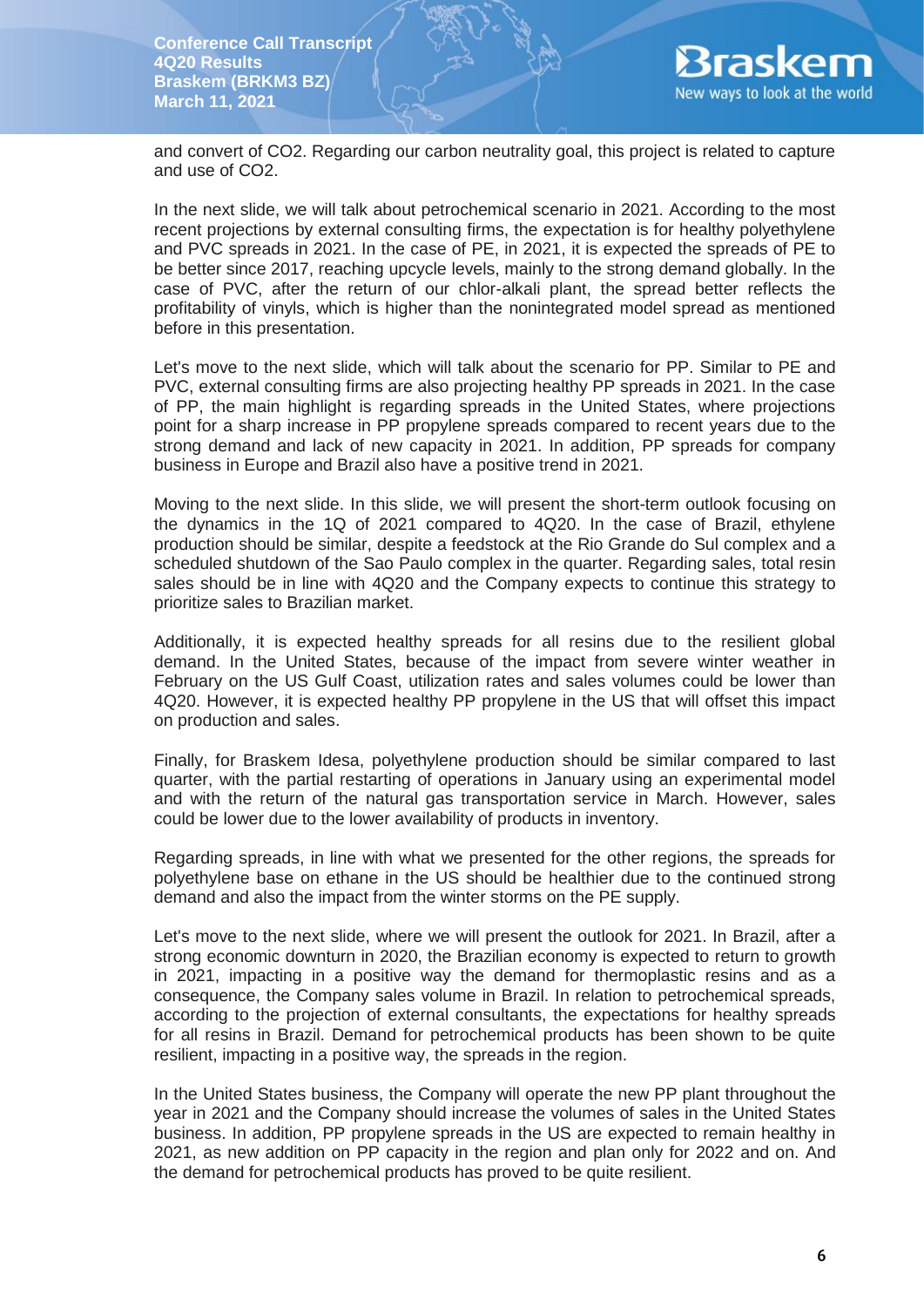

Regarding the Company's business in Europe, sales volume should remain in line with 2020 in a scenario of maintaining the same production capacity in the region, but with healthy PP propylene European spreads. In the Mexico business, in early 2021, Braskem Idesa partially returned the polythene production base on our experimental business model, following safety protocols.

Additionally, at the beginning of March, the natural gas transportation service that had been interrupted in December 2020 was reestablished. In relation to spreads, according to the projection of external consultants, the expectations for healthy spreads PE-ethane in 2021. Considering that scenario in the region and the production for CAPEX, interest and income tax, the Company is confident with 2021 cash generation.

Moving to the next slide. To conclude the presentation, we will talk about the main objectives of the Company for 2021. For this year, the Company developed six main objectives in its strategy.

Continue with advance related to the geological phenomenon in Alagoas; find constructive ways to solve the ethane shortage in Mexico; Ensure the Company's continued financial health, risk management and discipline in capital allocation; strengthen Braskem's image and recognition with team members, clients, suppliers, investors and society; increase effectiveness in innovation and speed up digital transformation; and lastly, advance in the implementation of our ESG commitment and goals. Lastly, but not least, safety in our operation is a perpetual and non-negotiable value in our strategy.

That concludes today's presentation. Thank you for your attention. Let's move to the question-and-answer session. Thank you.

# **Ricardo Rezende, JPMorgan:**

Thanks for taking my question. Hi Roberto, Pedro, Rosana. A couple of questions on my side. The first one on your press release yesterday, you mentioned that you should see some sort of a deceleration on the spreads in the second half of this year. But then I guess that the major question that we have is when you look at the 1H of the year, how to think about the spreads? Because again, we and most investors were looking for a peak earnings in the 1Q, but it looks like that with the winter storm in the US and with the spreads, we might see the peak earnings in the 2Q. I am just curious to see how you think about the 1H of the year.

And then, my second question is about Mexico. How should we think about the utilization for 2021? Because the first thing that the government had pointing to a potential new agreement of 30,000 barrels per day of ethane supply from PEMEX, and then you just mentioned on your capacity to import about 20,000 barrels. So would that be the cap on the short term when you think about utilization in Mexico? Thank you.

### **Pedro Freitas:**

Ricardo, thank you for the question. Good morning to everyone. Thank you for joining our call. I'm going to address the question around the deceleration first and then the question about Mexico.

So we do see that the deceleration in the second half. Actually what we see is a lot of uncertainty. We have a conservative planning process. We tend to be more conservative in the way we do our forecast. But even if you look at industry consultants, they are seeing a peaking spreads between March and April and then spreads coming down.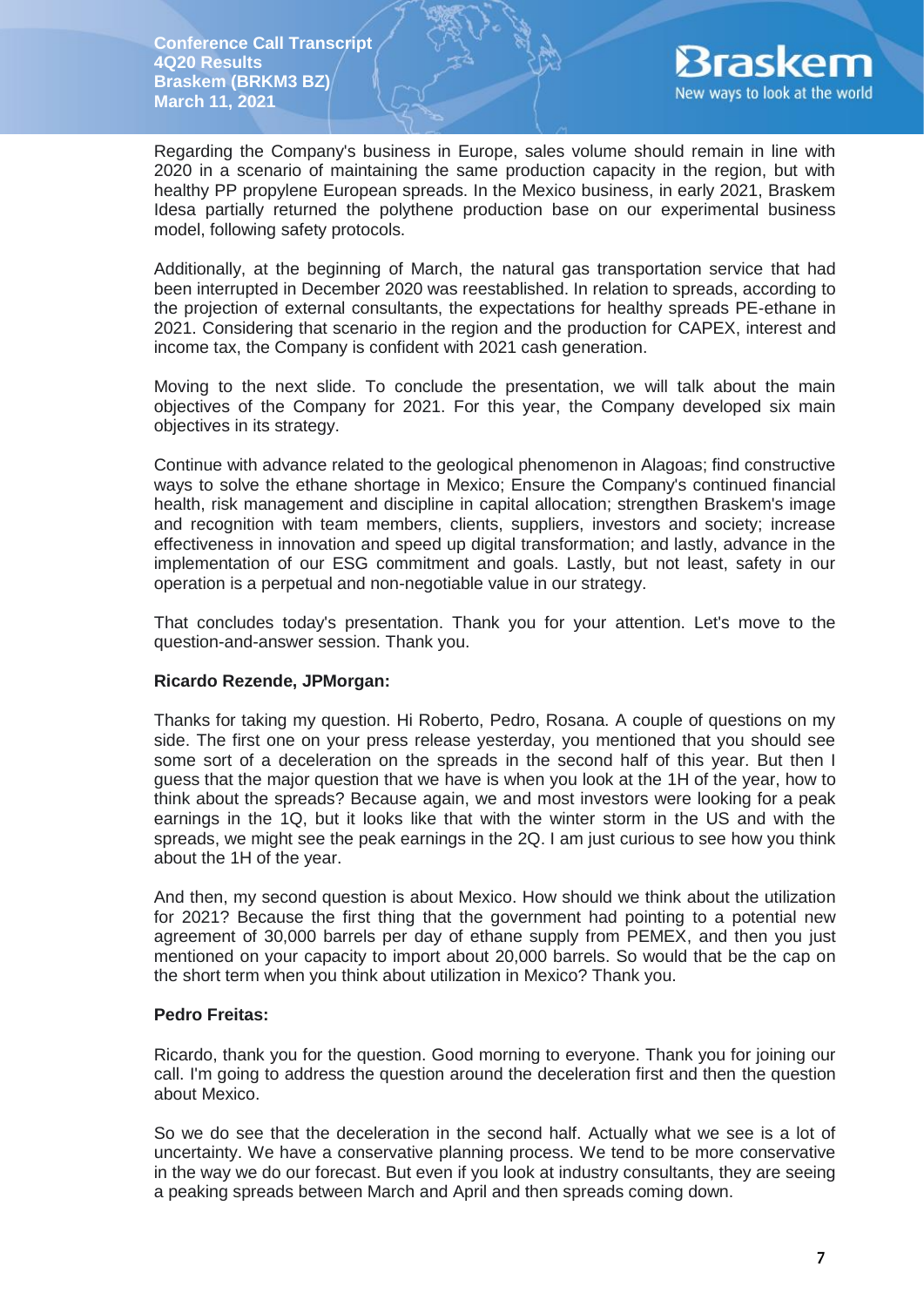

So we believe that we are going to see a very strong 1H of the year, that's the current outlook based on the spreads that we see that the spreads are forecasted by the industry and then a lot of uncertainty in the second half. So our view of a deceleration into the second half is following the industry trend, but also some conservativeness around the uncertainty by the end of the year.

On Mexico, what we have as a reference for utilization rate, we are getting now roughly 50% of the contract volume from PEMEX, the contract is 66,000 barrels per day. We're getting somewhere around 30,000 barrels. So a little bit less than 50% and then we, at cooperate, at around 80% until the process mentioned in April. So how do you get to the 80%, about 50% from PEMEX another 30% from the current Fast Track. And from April onwards, it is the expansion in Fast Track.

We believe that we could reach about 90% utilization rate, that Fast Track could reach somewhere around 28,000 barrels per day, 30% of our needs. And then we have a view for the future to develop the import terminal. And with that, then I think we could be more sustainably running above 90%, but that's going to take a couple of years to implement it.

## **Ricardo Rezende:**

Okay, very clear. Thank you.

## **Bruno**, **Morgan Stanley:**

Good morning. Thanks for taking my questions. The first one is about Mexico as well. I appreciate how difficult the situation is, but there seems to be a lot of asymmetry in information coming out of Mexico, with the government talking about the terms of the agreement, but this could be very biased, and we understand all of the confidentiality agreements in place. At the same time, it makes it very difficult for the market to understand and try to forecast the margins in the future. So the question is, will the Company, at some point, be able to talk about the details and the terms of the agreements, like the discount, the volumes and all of the KPIs?

The second question is about the US. So how long should it take to go back to full capacity now after the issues with the freezing in Texas? And would the Company capture those peak spreads perhaps with the inventory from other regions by any chance? And if I may, a third quick one. We saw a strong domestic mix in Brazil in the 4Q. Was these result of restocking of third generation players? Is this sustainable going forward as well? Thank you very much.

# **Pedro Freitas:**

Thank you, Bruno. Good morning. So on Mexico, I think it's important to say that MoU that was signed has conditions around things and the parties to negotiate a series of topics over the next few months.

Those topics include volumes, prices, penalties, the historical liquidated damages followed by PEMEX, the terminal, the term itself of the contract. So all of this is subject to negotiation. So we will disclose that whenever we have a final agreement with them. So that's our view, we are not going to disclose any additional information, which is still subject to negotiation.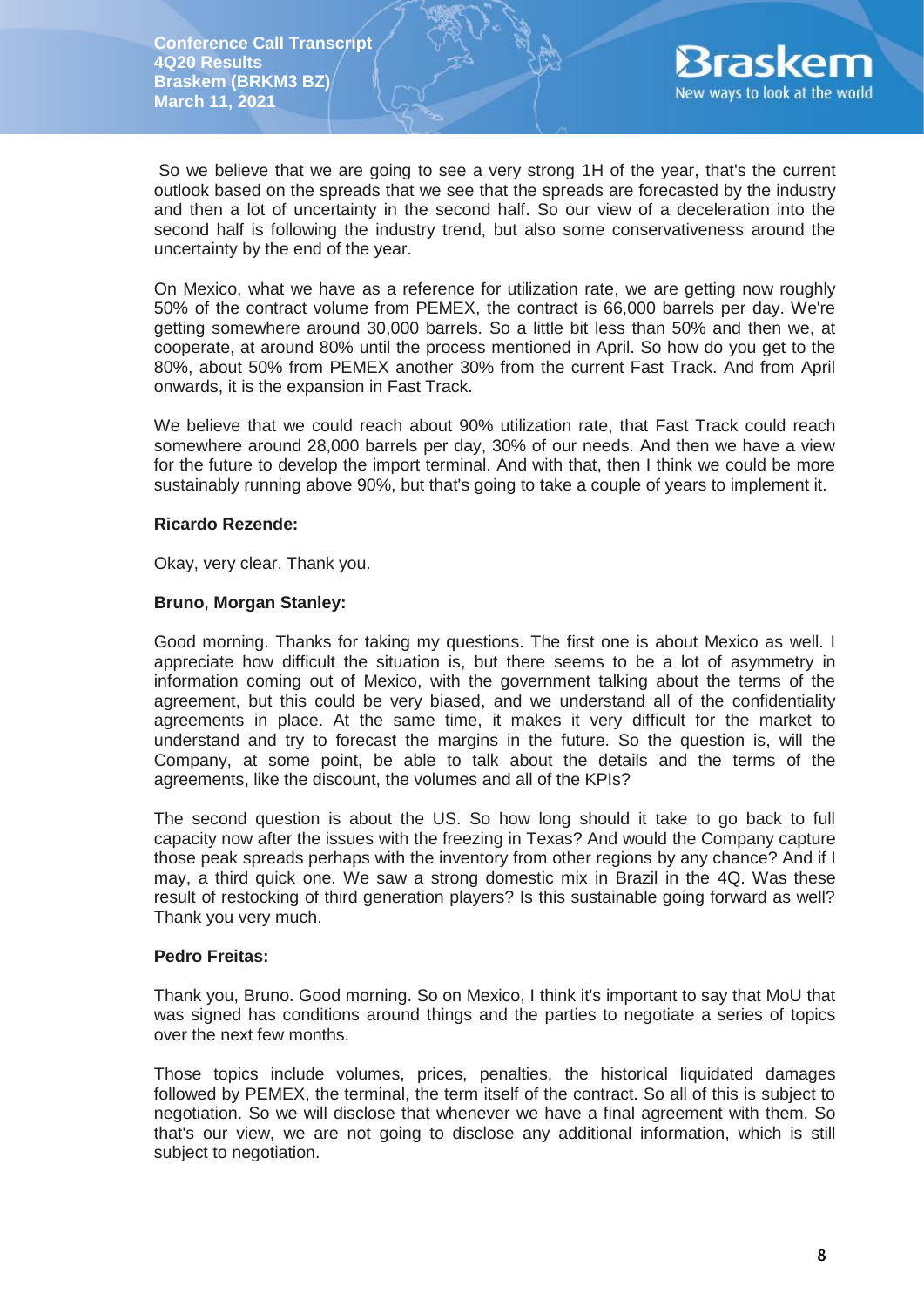

Regarding the US and your question about taking advantage of a peak spread, we have, in the US, roughly 35% to 40% of our production capacity outside of the Gulf Coast. Those facilities in the Northeast of the country have been operating, they were not subject to the cold freezing there in Texas. So the volumes coming out of those facilities, we have kept reducing them, and we are benefiting from that.

We have three sites in the United States, one in La Porte, one in Oyster Creek and one in Seadrift. The two larger ones in Oyster Creek and La Porte have resumed operations already and the only one that's still scheduled to come back over the next few days is Seadrift.

So at this point, we keep running our operations. We have been able to come back with operations in the large markets of our production. I would say, maybe 10% to 15% is what's still offline at this point. But that should come back, unless we find some issue, but it should come back in the coming days.

I think another point that is important to emphasize is that the effect that we had on spread is the more valuable or has a better impact than the loss in volumes. So we believe that, looking at the short-term of the 1Q. January, February, March, the overall impact is positive for the Company, given the situation and also our ability to come back with volumes the way that we have been able to do.

Final point on that is important, also to mention that that situation is specific to the US, we do not see the same kind of effect in Europe or in Brazil. So if you are looking at the positive effect, it's fully localized in the US.

And then for your final question around the Brazilian market and the inventories in the value chain, I'm going to invite Edison Filho, who is our Vice President in charge of South America. He is here with us. And I'll ask Edison to answer that.

# **Edison Terra Filho:**

Thank you, Pedro. Thank you, and good morning, everyone, and thank you for the question. What I would say, we saw an increase in the overall resin market in the 4Q that is around 11% compared to the previous quarter and at the same time, you know this by our operating rate that we had an operating rate in the 4Q that was 2 points below the 3Q, mainly because of unexpected industrial issues around the credit rating in Sao Paulo in ADC.

We do not see most of our customers building inventories. In fact demand is quite high during the complete 2H of the year, so they were not able to believe even though they wanted. Then what we noted, there was an increase on imports, mainly in November and December. So maybe on this flow of imported product to Brazil, there has been a recovery on the new debt target levels, but I do not see that as part of the initiative from our customers.

# **Bruno:**

Great. Thanks for the answers.

# **Ziad Saada, Scotiabank:**

Thank you for taking my question and congratulations on a strong quarter. Just a few questions here for you. First, some headlines are pointing to an increasingly difficult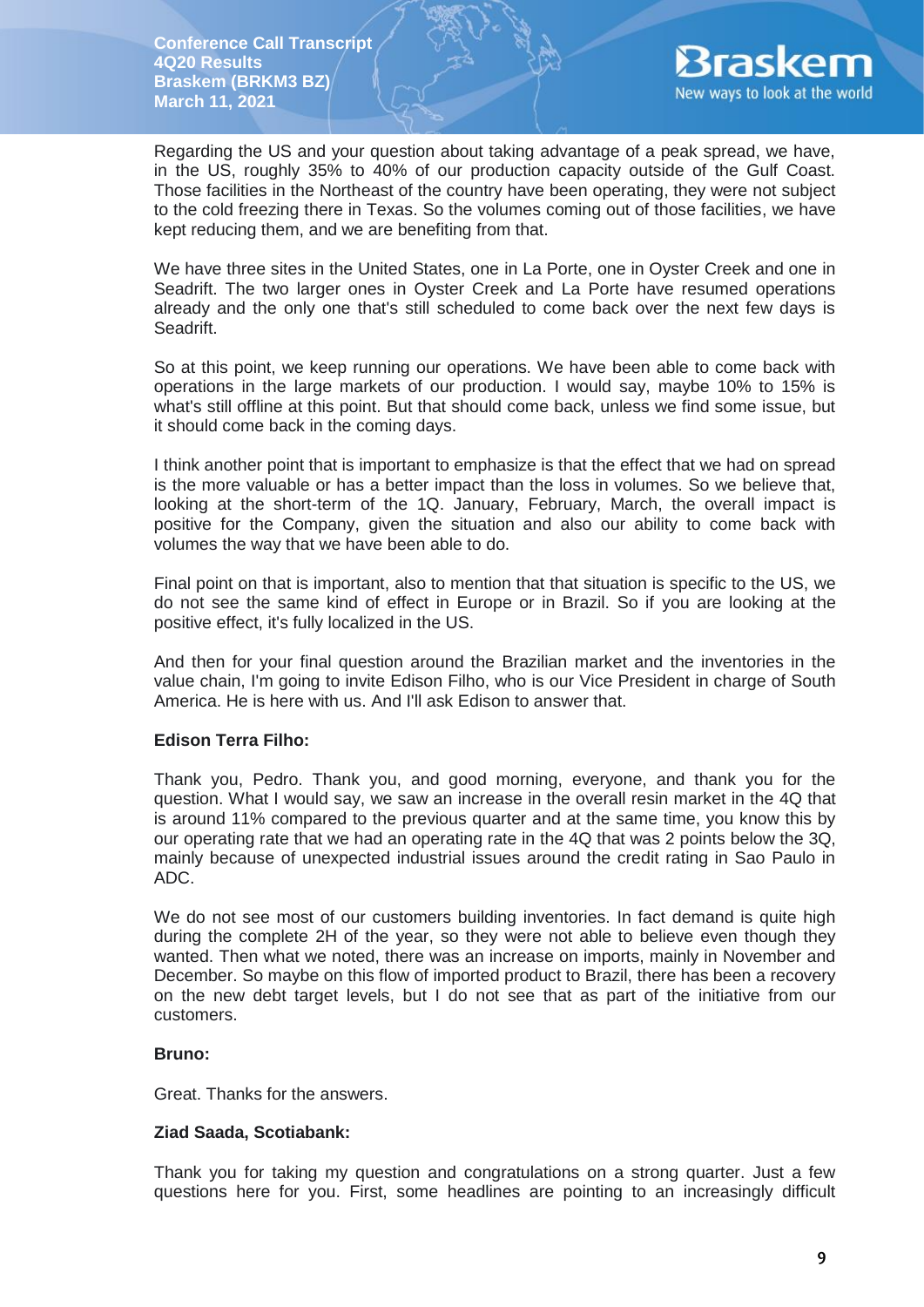

macro situation in Brazil with the covid situation, some FX volatility and some uncertainty in just the economic outlook. Can you talk a bit about the potential risks to your operations if these materialize, if the country were to go into shut down or quarantine? And maybe what kind of measures you have in place to kind of address those concerns?

And then, separately, can we talk a little bit about your capital allocation leverage now has improved materially over the last few quarters. Free cash flow generation is positive and it looks to be positive if those spreads maintain over the course of the next half at least. So just maybe some guidance on where your capital allocation priorities lie today? Thank you.

# **Edison Terra Filho:**

Thank you for the question. Basically, what we are seeing in the market, we are working with an increase in the market, a little bit higher than the Brazilian GDP for this year, mainly to the situation on new habit and what we are seeing from our customers.

So our resins should be between 5% to 6% growth during the year. I would say that there may be an effect of a potential increase on the effect of the pandemic. However, we have seen that our people, our customers are much more prepared to face those situations. You have to consider that our business and most of our customers' business are considered as essential on essential operations to fulfill and to fight the pandemic. So we do not see a major decrease as an effect of a potential increase and the measures to protect from the pandemic.

# **Pedro Freitas:**

Just to add to that, one question that you may have is also around the uncertainty around FX. So I think one point that we have is we are a naturally hedged business. So we do have an exposure to cost in reais, and we have a currency hedging program to address that and the risk I've to explain is actually an overall evaluation of the real. If the real is more devalued because of volatility, that's actually good for the results of the Company. So just to emphasize the point.

# **Edison Terra Filho:**

Just to complement, Brazil is our target market from our assets in Brazil. We also have a regular business in South America, which is very relevant, and we also then complement the offer of our products, our regular exports to other regions as well.

# **Pedro Freitas:**

So and then to address this point or the question around capital allocation and free cash flow. So last year, as you saw in the presentation, we had a total CAPEX of around R\$2.7 billion, R\$2.8 billion, including strategic investments. Our operational CAPEX of R\$1.7 billion was worth around US\$250 million, so that's much less than normal for the Company. The normal CAPEX for the Company is between US\$500 million, US\$600 million.

So we do have for this year a catch-up in operational CAPEX, the operational CAPEX for this year should be around US\$700 million, as we showed in the presentation. US\$667 million from Braskem itself, and then another US\$34 million in Braskem Idesa plus another US\$100 million in strategic CAPEX. So the overall CAPEX for the Company this year we are forecasting it close to US\$800 million, and a part of that around more than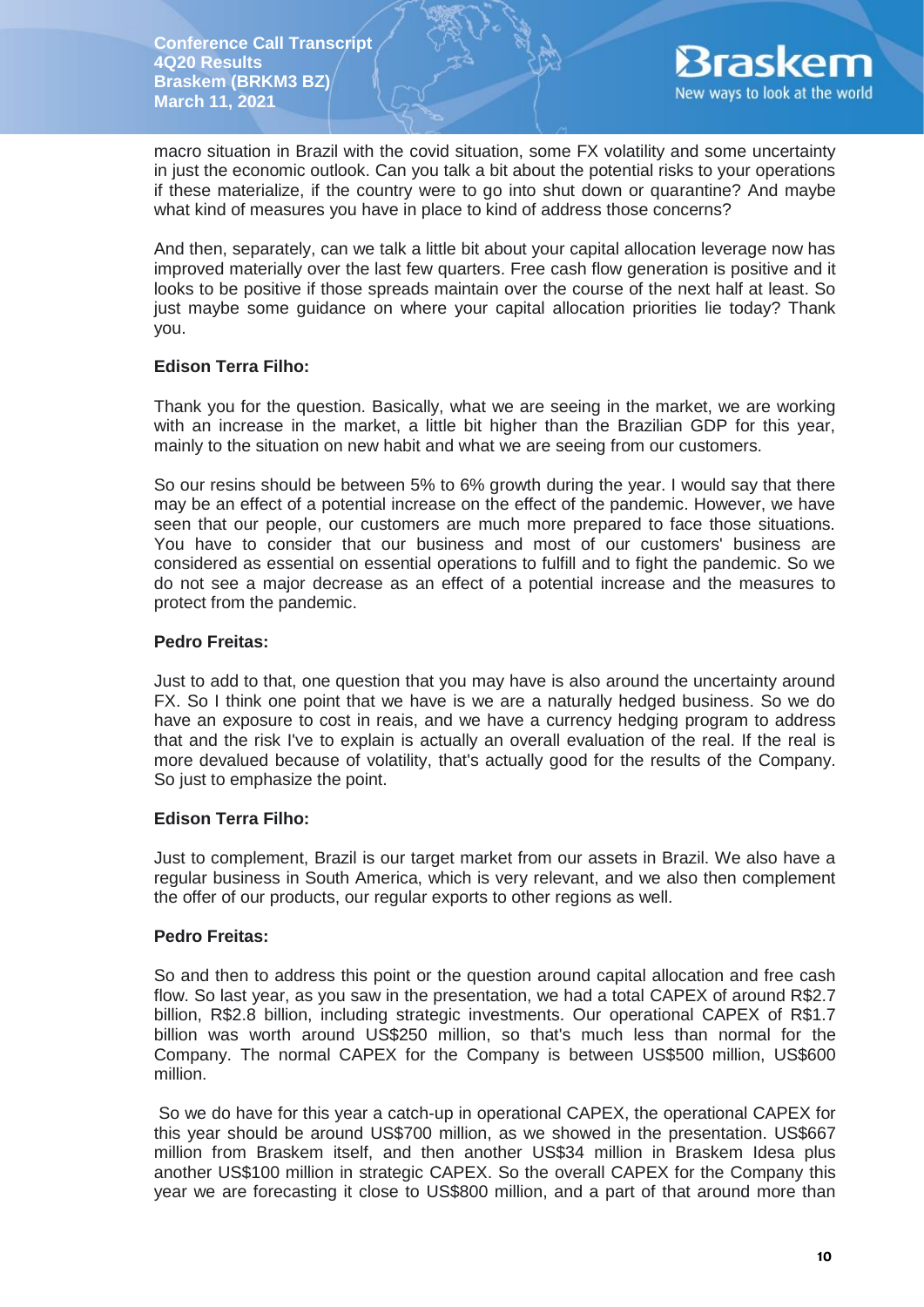

US\$100 million of that is catch-up from maintenance and sustaining CAPEX that we did not do in 2020.

So if you take a look at the last slide in the presentation or the annexure slide number 23, you can see there all of this information. If the scenario that you pointed out is true, we may end up with significant cash flow generation from operations in the year. And what we are planning to do and what we are doing is actually, we are paying some debt, prepaying debt.

We have not started to do that. We ended the year with a very high cash balance and we have now paid the perpetual bond. We are aiming at recovering our investment grade by the end of the year, if not sooner. That's the challenge that we have to convince the rating agencies that by the end of the 1Q of the year, we would be ready for that, given the trend that we see in reducing leverage materially.

And also, a strong cash position, the long-term maturity in our debt. So I think we have a lot of requirements there to be able to fight for that investment grade back through the course of the year.

## **Ziad Saada:**

Great. Thank you very much.

## **Luiz Carvalho, UBS:**

Thanks for taking the questions. And first of all, congratulations on the derisking the Alagoas and Mexico. It would say this might be pretty much advancement to the main issues. If I may ask the first question coming back to the capital allocation strategy. Looking to the spread scenario and the FX rate and wages pointed out 2021, we are seeing going to be close to US\$3 billion, a CAPEX of, as you said, Pedro, US\$800 million and I add the interest of around US\$500 million. So that probably can lead you through a cash generation, or free cash flow, sorry, of around US\$1.7 billion, US\$2 billion by this year-end. So just would like to understand if these numbers make sense? And second, if this cash generation will be primarily used to debt prepayment in order to reduce the leverage. So is that your main priority right now?

And the second question, you made significant advancements in terms of PE, Alagoas accident and also on Mexico, you have an MoU with PEMEX. Did you guys receive any request from the controlling shareholders Odebrecht and Petrobras, any information about the Company for potential divestments from the controlling shareholders? These are the questions. Thank you.

### **Pedro Freitas:**

Hi, Luis. Thank you. Thank you for the question. On your first question on cash flow and capital allocation. The EBITDA number is yours. We still see a lot of uncertainty in the 2H of the year. So I would say that this number is possible, but different numbers are also possible. So we have to see how the year goes, especially in the 1H. I think by June, July, we will have more clarity around that number.

I do see where you are getting that. If you look at the spreads that industry consultants are using or forecasting, you would get to somewhere around that number.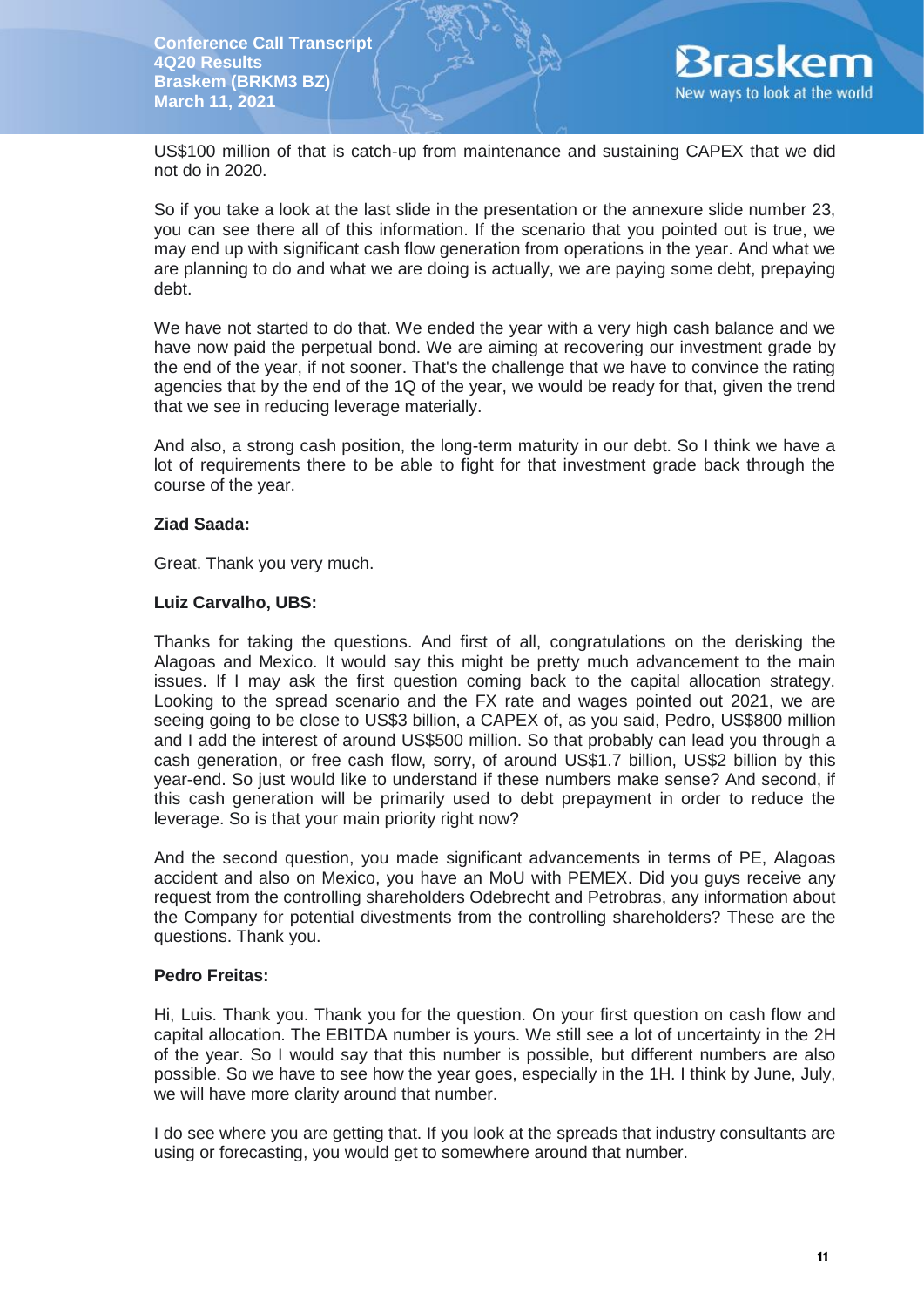

But then I refer back to the first question that I answered today and you see, part of the question around the uncertainty in the back end of the year. US\$800 million in CAPEX, it is what we disclosed. The US\$500 million in interest is roughly what we have. Income tax, if we have the results that we are forecasting, we should be paying more income tax, as in the slide 23 of the presentation, more in the range of US\$200 million to US\$300 million at least is kind of our forecast.

It's also important to mention that, as part of the Alagoas settlement, we are putting R\$1 billion, so just US\$200 million or US\$170 million, US\$180 million in the Alagoas account through the year, so that's another use. And depending on the insurance discussions,

If we do not get the insurance payout by the end of the year, there may be another US\$200 million to go to Alagoas as well. So, we do have those other cash uses going forward.

And then with the balance of that, Luiz, we do not have any major CAPEX or projects on the work. I think that the more relevant one that we have is the expansion on green polyethylene that we announced a few weeks ago.

That's a very significant move by the Company toward our goals to reduce our carbon footprints, and also serve our clients with this polymer shift. We had record sales last year and we see strong demand for green polymers in the market continuing going forward.

But the US\$60 million investment is not even this year. Part of it is in this year another part is next year. So in the end we do not have any major CAPEX in the works. We do not have a major M&A also on the work. We do keep looking how are the opportunities, but we do not have anything going on.

So really what we are seeing is prepaying debt is the main move that we have. Again as I said, we do have a clear target and ambition to get back our investment grade this year. So paying back debt, paying down debt I think it's one way of us to emphasizing that and trying to achieve that goal.

And then on the second question about controlling shareholders, what we have is what we disclosed to the market somewhere in the middle of last year. We have a request from Novonor to support them with the sale of their controlling stake in the Company. As far as we know, the official process has not started yet.

We have been collaborating with them and sharing information that would allow them to open a process, a sale process of their stake in the Company. But as far as we know that sale process has not been initiated yet. I would expect it to start sometime soon, but we are not a part of that process. We are not in the driving seat in this situation.

And regarding Petrobras, we know from just news, news articles, that they are willing to sell their stake, but we do not have any direction from them on how they want to do it or plan, so all of that I think it's still being defined by Petrobras themselves.

# **Luiz Carvalho:**

Okay, if I may just do a follow-up on the first question related to the insurance payment. What's the real discussion that you are having with these guys? And what is the likelihood that you can have any reimbursement from insurance company?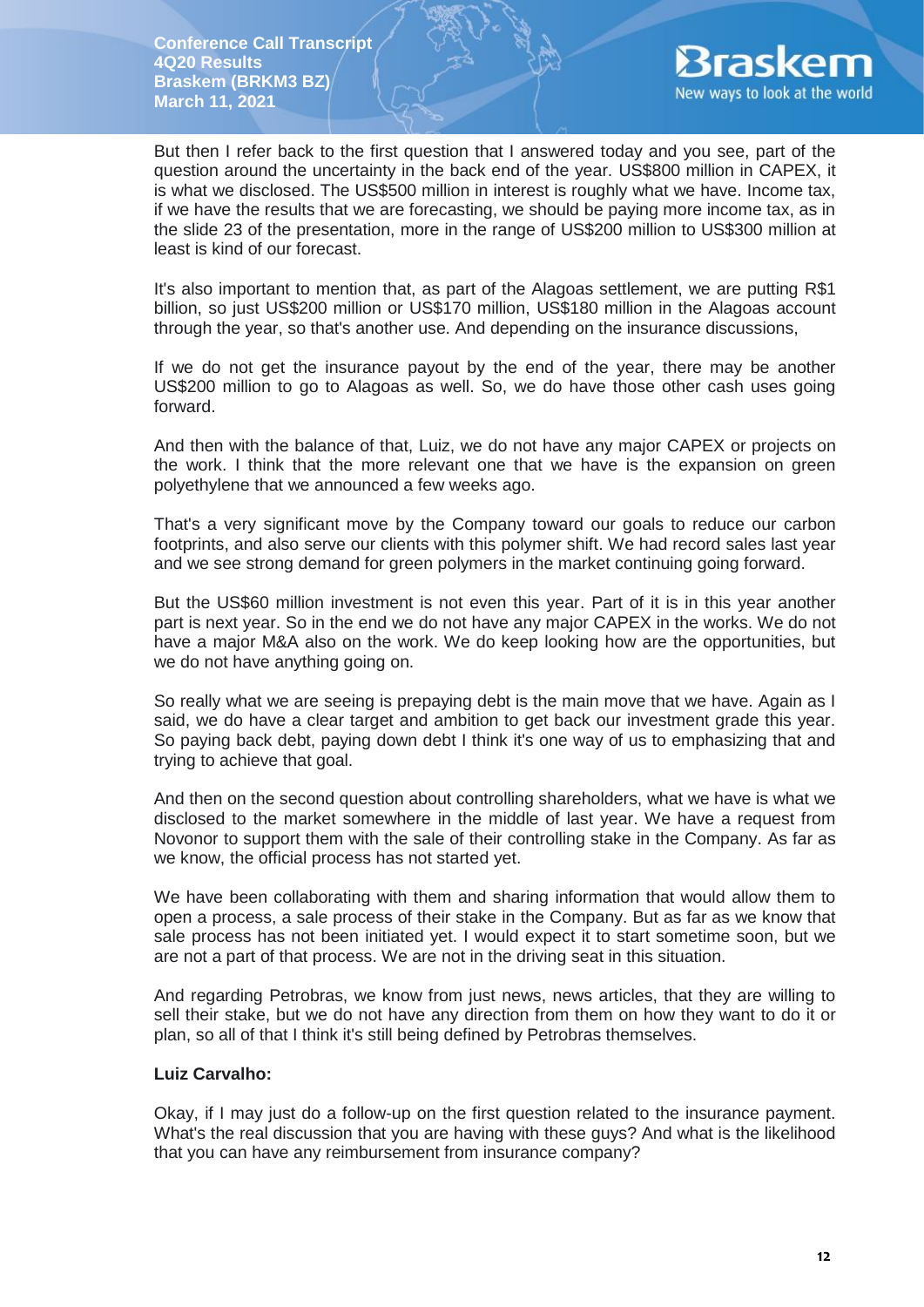

# **Pedro Freitas:**

Regarding the insurance companies, it's a US\$300 million policy. So the discussions with them are under way. There is a lot of back and forth discussions and also submission of information. Of course, nobody is going to make a US\$300 million check without having technical analysis, detailed in-depth evaluations, so we have been providing the insurance companies and their expert support with these technical documents.

So they are going to a great depth. It's a very complex geological situation. So that technical assessment by the insurance company needs to be completed, and then after that is when we would expect to see any payment for the Company. Our advisors tell us that we do have a strong claim on that. So we are now just going through the process, which I think is natural in a case of this magnitude.

## **Luiz Carvalho:**

Okay. Thank you very much.

### **Barbara Halberstadt, JPMorgan:**

Good morning, everyone. I just actually wanted to make a follow-up question on the rating agencies and the GIG call for this year. In your discussions with them, what they are expecting to see from the Company before they make a decision on an upgrade? The downgrade was based not only on the higher leverage that the Company was experiencing at the time but also weaker market fundamentals in the sector. I just wanted to understand in the conversations with them what they are expecting to see? And is there any target leverage that is specified, if you could provide a little bit more color on that it would be great? Thank you.

### **Rosana Avolio:**

Hi, Barbara. Thanks for your question. So about the reasons why we both are rated right here. First, it was a movement that the agency did. We are a petrochemical company. So it was that Braskem is specific, it was more in the context of the pandemic impacting volume and demand. And then since then as we disclosed the leverage plan and that helped the Company to deleverage as well.

And as we improved the results in the second half, we are showing the agency that it's a very fast movement of de-leveraging of the Company. So in general and in our talks with the agencies, the kind of goal that we have is to be around 2.5x net debt to EBITDA with our Braskem Idesa.

We do think we are confident for this year, as we mentioned in the presentation, as Pedro mentioned as well, we are confident with spreads and then with the cash generation of the Company. Again, being conservative in the 2H of the year, but we are working hard, we are talking with agencies. We are delivering not only the initiatives that I mentioned before, and we do think that we can first carryout those depository outflows and maybe by the end of the year an upgrade, moving to IG.

## **Barbara Halberstadt:**

Okay, great. And then with the timing for this discussion as I'm understating is ongoing and your target is end of the year? That I understood very well.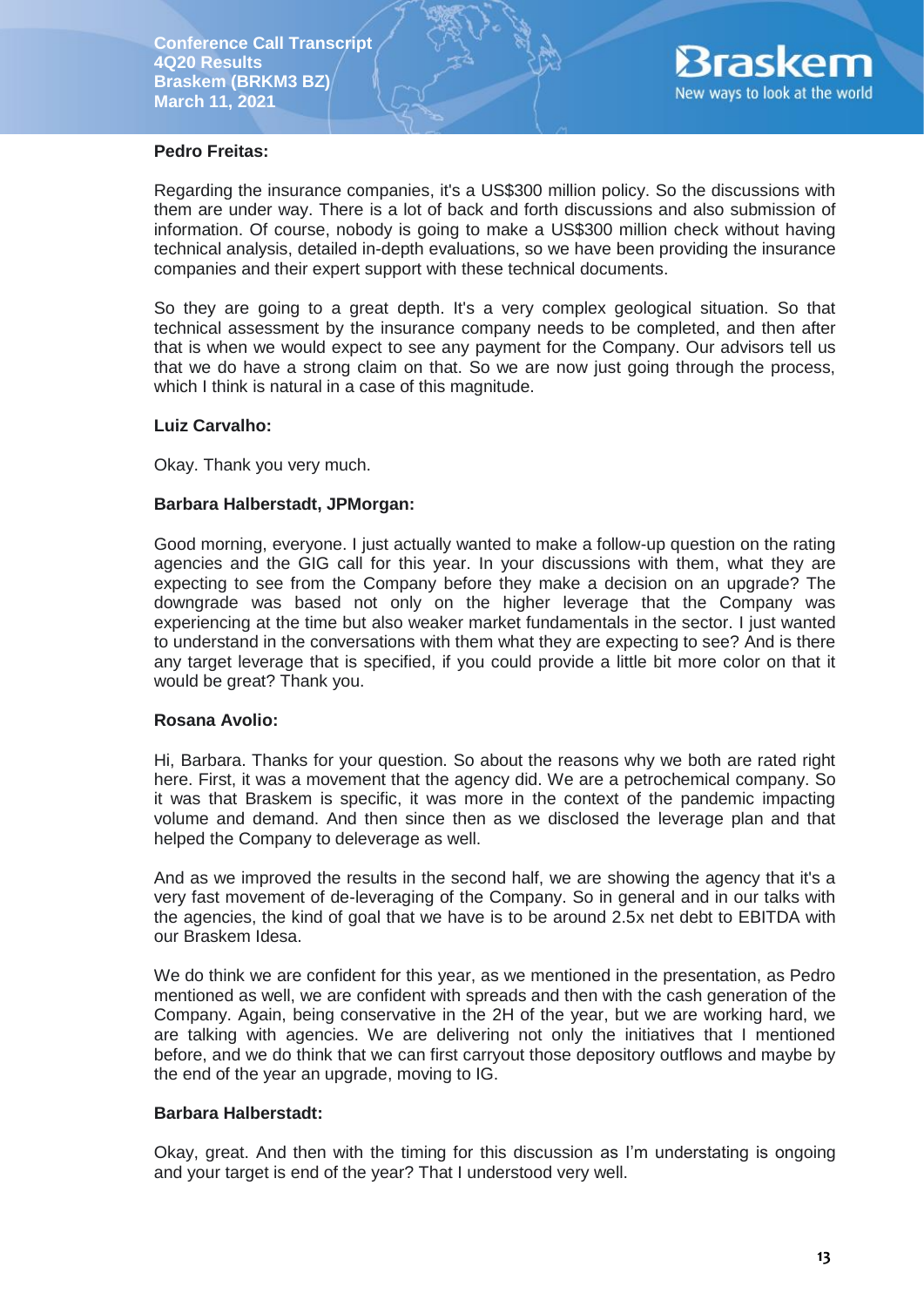

### **Rosana Avolio:**

Yes. This is kind of internal target. You know the agenda. It depends on agencies committee, their analysis. What we are showing them is the leverage of the Company every month and we share the monthly results with the agencies. But in the end, it depends on their analysis discussion in the committee.

Our work we are doing, we are delivering. As I mentioned, remember in the end of 2Q19, we presented leverage of 7.1x. And then in the end of last year our leverage went down to below 3x. So it's a very fast process that we showed the agency. So we are confident with that agenda for this year.

### **Barbara Halberstadt:**

Okay. Thank you so much, Rosana.

## **Lilyanna Yang, HSBC:**

Hi. Thank you for the opportunity. I actually have three questions here. The first one is on Mexico, right. Well, if you can give us overall numbers about the cost of imports of ethane, Braskem is getting ethane from PEMEX, what do you see the cost differential there? And also on that line. Do you need a waiver from Braskem via the bondholders for the potential amendment in the ethane contract with PEMEX?

The other question is, I know you indicated you are more cautious on the 2H21 spreads, but can you give an indication of where you see the experts in terms of spreads for 2022, overall big ballpark numbers? Is it going to be showing like a reduction of 20% over '21 or something of that sort? Any color there would be welcome.

And the third question is, I wonder if you could compare the economics of your green polyethylene project with the conventional PE project? If you expect to get an economic profit with these green PE plant and what kind of return differentials between the green and non-green PE projects? Just big picture numbers here would be great. Thank you.

### **Pedro Freitas:**

Hi. Lilyanna, thank you for the questions. On the cost to import ethane, it's between US\$180 to US\$200 per ton currently, and it should go down with higher import volume. So as I mentioned earlier, starting from April we expect to expand the Fast Track Solutions to 28,000 barrels per day. And with that, that would be around 40% of the lead of Braskem Idesa and with that, the number of US\$180 to US\$200 per ton should be reduced, because it has economies of scale as you increase the volume.

On the bondholders, any approvals discussion, they are still in the early stages. So we will evaluate that through the period, but right now we do not have that perspective yet. Then following up on the next question on the expectations for 2022. In broad line what the industry experts are saying is a return to the spreads of 2020. That's on average the expectation that we have for 2022.

And finally on the green polyethylene. What we have, first for Braskem to approve any investment we do a return calculation. So there is a positive return on this investment. So you asked in terms of economic profit. It has a positive economic profit. So we do have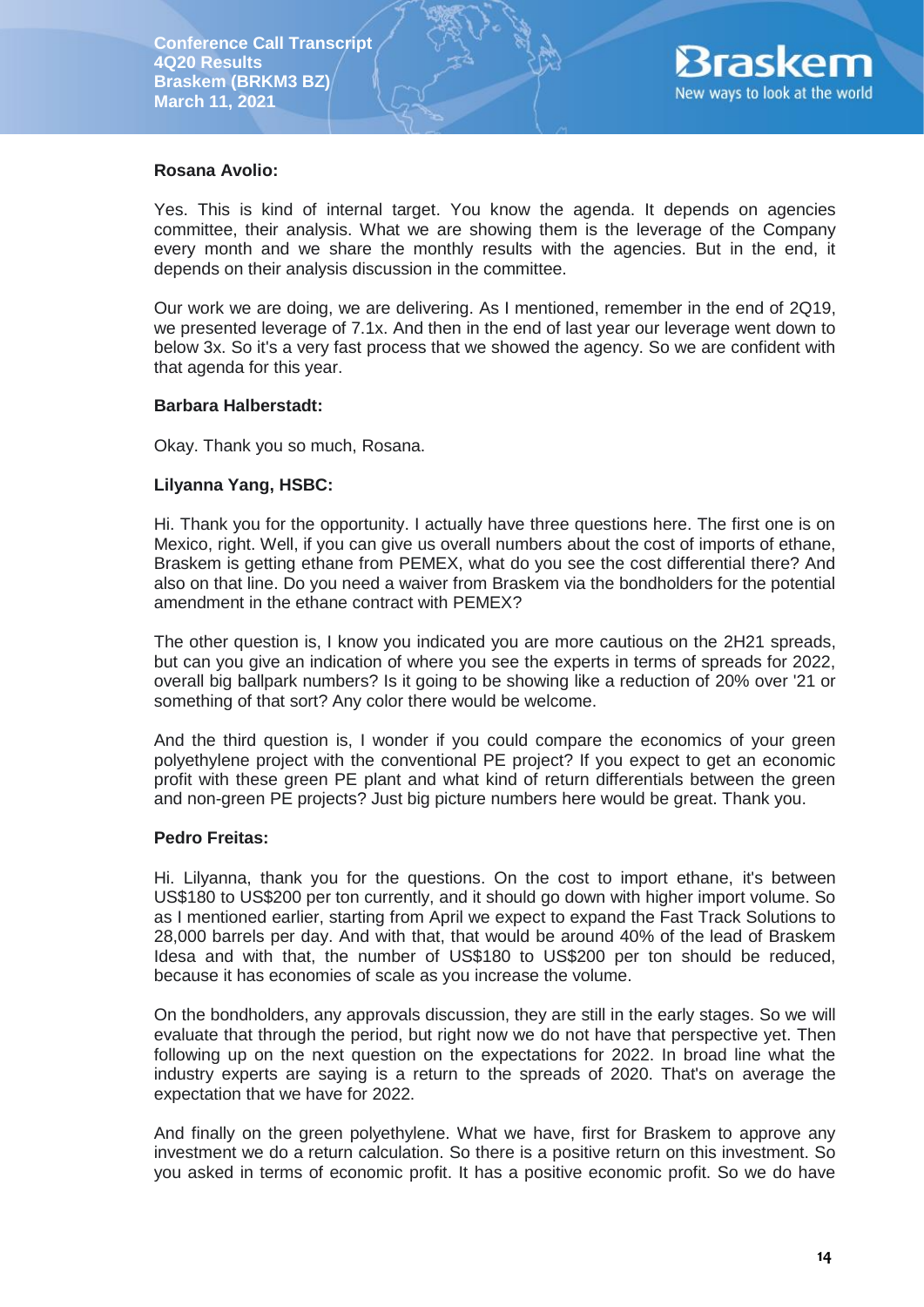

that and kind of the groundwork has been done on the project to be a profitable project for the Company.

Regarding margins and comparison to regular polyethylene, I will speak about two things there. One is more conceptual. The nature of the spread is different, right, so you have in regular polyethylene or faster polyethylene you have two spreads that you can consider in our case. One is spread to be ethane price and the other is the spread to naphtha.

And the spread in the green PE is mostly the spread of the green PE price to ethanol and we have several types of contracts of green PE. Some of them are even linked to the ethanol reference. So in the end you have kind of a fixed margin on that production.

So it's a different type. Green PE tends to be a bit less volatile because of that hedge that we have in the commercial contracts. And so it's a different kind of perspective. So it's hard to do this comparison because we are comparing the spread of ethane to the PE and also naphtha to PE spreads, so very different things, but those are more cyclical in nature. The green PE spread tends to be less cyclical going forward.

And the other aspect is, of course, this is still a specialty in the polymer world. So it tends to have a higher margin overall. But again, depending on moments in the cycle, for example, the spread that you see here today on PE to ethane is above US\$1500 per ton, and that is a very attractive spread today. So overall those are the perspectives that I could share with you on green PE.

## **Lilyanna Yang:**

Okay. That's helpful. Thank you very much and congrats on the strong results mainly in Brazil.

### **Matias Vammalle, Bluebay:**

Thank you very much. I had two questions. The first one is, as you are suggesting the focus now in the second half or for the remainder of the year is going to be capital allocation and deleveraging, trying to get back to investment-grade ratings. So can you just tell us what's a minimum cash level that you are comfortable holding? We recently saw you doing a liability management exercise or tendering for perpetual bonds. So again, can you just tell us what's the kind of cash balance target toward the end of the year? That's one question.

And the second question, I think it was asked, but I apologize for the repetition. What's your expectation on the timing for the roughly US\$300 million of the insurance on Alagoas? Do you think that that could happen this year? Thank you.

### **Pedro Freitas:**

Hi, Matias. Nice talking to you. On capital allocation and cash balance by the end of the year. We have a financial policy that is by nature conservative. It was designed after the financial crisis of 2008, 2009, and so it's good part of the Company to carry a substantial amount of cash above our operational needs.

And usually that number of minimum cash that we need to carry by the financial policy is around US\$1.5 billion. It fluctuates. It tends to fluctuate between US\$1 billion and US\$1.5 billion, but I have in mind as US\$1.5 billion. So that's kind of the cash balance that I think that sustainably Braskem should carry going forward, plus the revolving credit facility.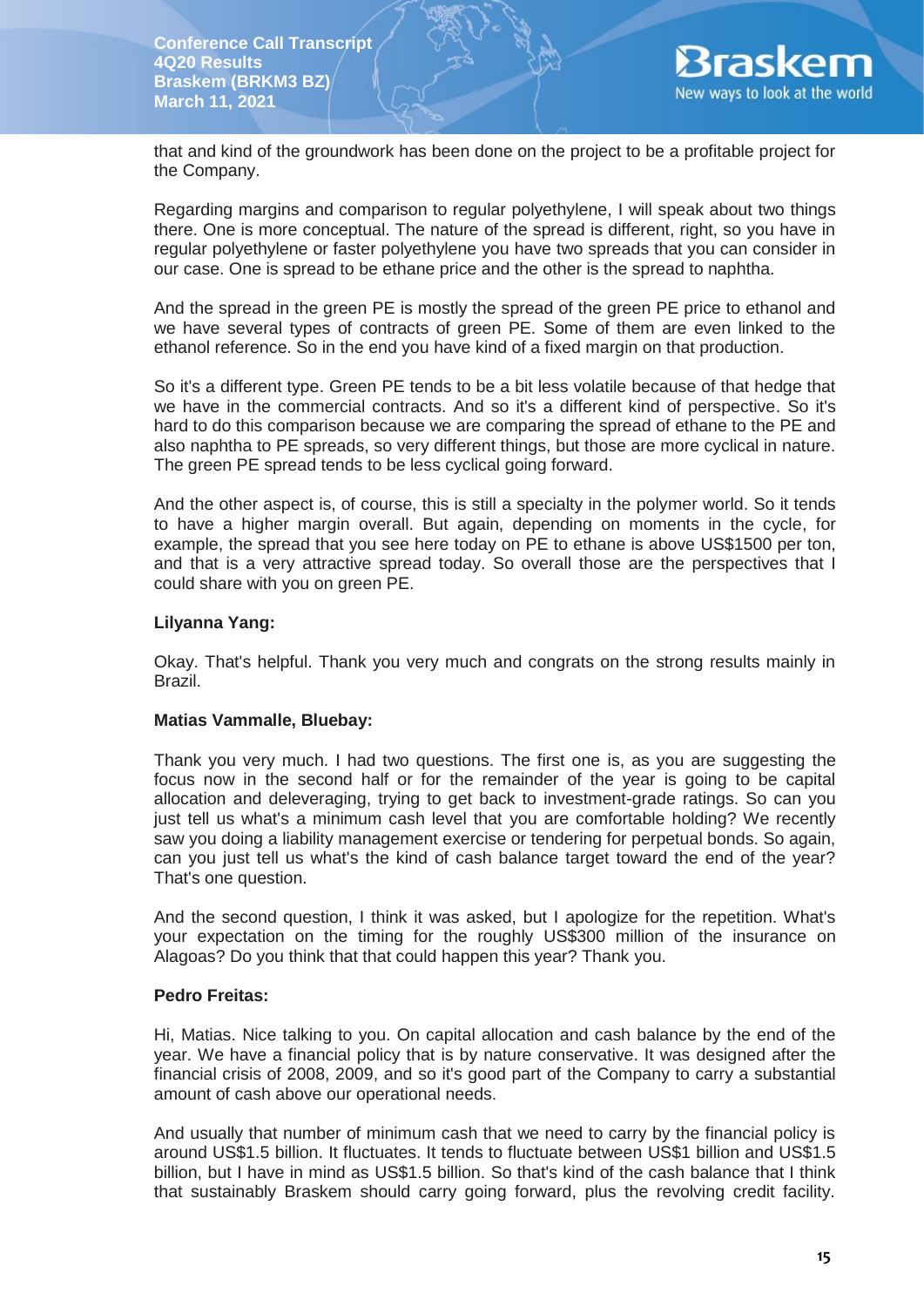

That's a large cushion there. The financial policy does not require us to have the revolving credit facility, but it's another layer of cash availability in case of need.

So I have this US\$1.5 billion in mind and we will see through the course of the year. We closed the year at US\$3 billion. We've paid down the perpetual bond, as I said, so that's US\$500 million. So the remaining is at around US\$2.5 billion. So you can see that we still have excess cash in our hand.

The objective is to pay down debt going forward, but we will always consider the uncertainties through the course of the year. So depending on how Mexico Alagoas going forward. The lingering and residual uncertainties around Alagoas how those are resolved through the course of the year.

Insurance, the question that you asked as well, all of those are events that through in the course of the year we will have more clarity around and also around the cycle. I think the cycle is the most important one of them by far. So as we have more clarity through the course of the year, then we will see how deep we can go in this liability management. But we have this US\$1.5 billion cash by the end of the year. Maybe a little bit more depending on lingering uncertainties of course at that point.

On the insurance and the timing, it's a process that is not in our hands. So it's a process that is depending on the technical analysis by the consultants that the insurance companies have hired. I think that process is still going to take many months.

To me it's a bit uncertain by now. I was more bullish in the beginning of the year, but by now I think there is uncertainty whether we will be able to receive all of that amount by the end of the year or we will only receive a part of it, or even if it's going to be a discussion that goes into 2022. So I'm afraid we still have a lot of uncertainty around that timing at this point.

### **Matias Vammalle:**

Understood. Thank you.

### **Operator:**

I will turn over to the Company for closing remarks.

# **Roberto Simões:**

Hi, everyone. It matters to be here together with you. I would like to thank you all again to join us for this call, and I want to end with a couple of remarks. Firstly, although the year of 2020 was impacted by uncertainties and volatility, such as the covid pandemic and the weaker global demand for fuels, which affected our fuel and ethanol price. We maintained the ability to absorb the rate very efficiently even in the rough moment, keep our customers and keep discipline in our capital allocation, given that we closed the year with a positive cash flow in the region and the leverage of 2.94x, an important reduction from last quarter's leverage.

This reduction reinforces our commitment to our financial liquidity and to be reassigned as an investment-grade company by the credit rating agency. Second, the trend for 2021 has been positive so far, not only because of the strong petrochemical scenario this also spread for all of the products, but also because we already announced the two important value creators that builds up the Company.